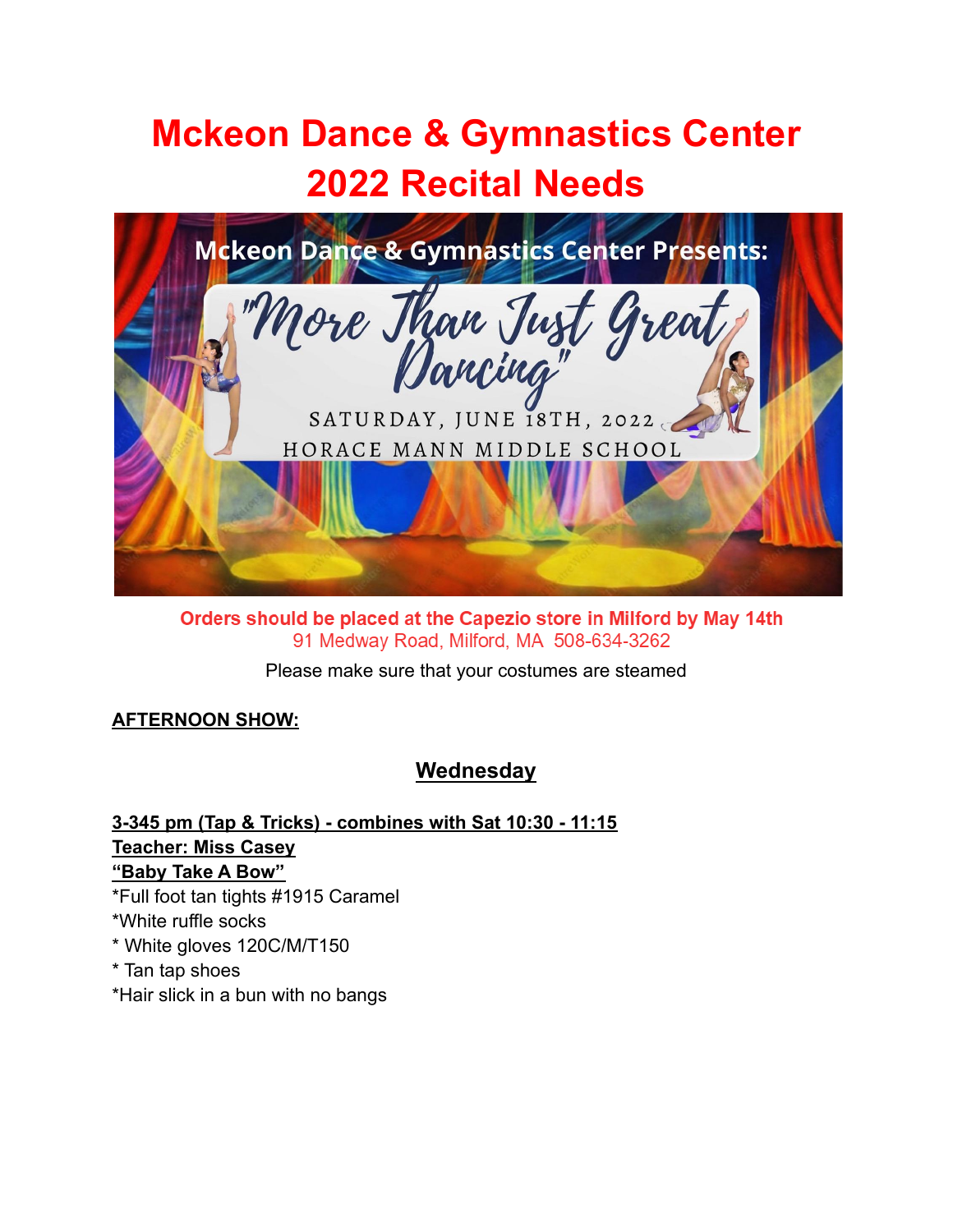## **4-430 pm Tap Teacher: Miss Danielle "Let Me Entertain You"** GIRLS: \*Full foot tan tights #1915 Caramel \*White ruffle socks \* White gloves 120C/M/T150 \*Black tap shoes (we will spray shoes) \*Hair slick in bun with no bangs BOYS: \*Black pants \*Black tap shoes

\*Black socks

# **430-5 pm Ballet**

#### **Teacher: Miss Danielle "Genevieve the Giraffe"**

\*Full Foot Pink Tights #1915 \*Clean pink ballet slippers \*Hair in a slick bun no bangs

### **5-530 pm Jazz Teacher: Miss Danielle**

**"Gonna Be My Day"**

GIRLS: \*Tan full foot tights Caramel #1915 \*Tan jazz boot BOYS: \*Need to get white pants (Amazon- Levi's Regular Taper Fit Performance Jeans) \*tan jazz boot

### **430-5 pm Jazz Teacher: Miss Casey**

**"I'm a Lady"** \*Full foot tan tights #1915 Caramel \*Tan jazz boot \*Hair slick in bun with no bangs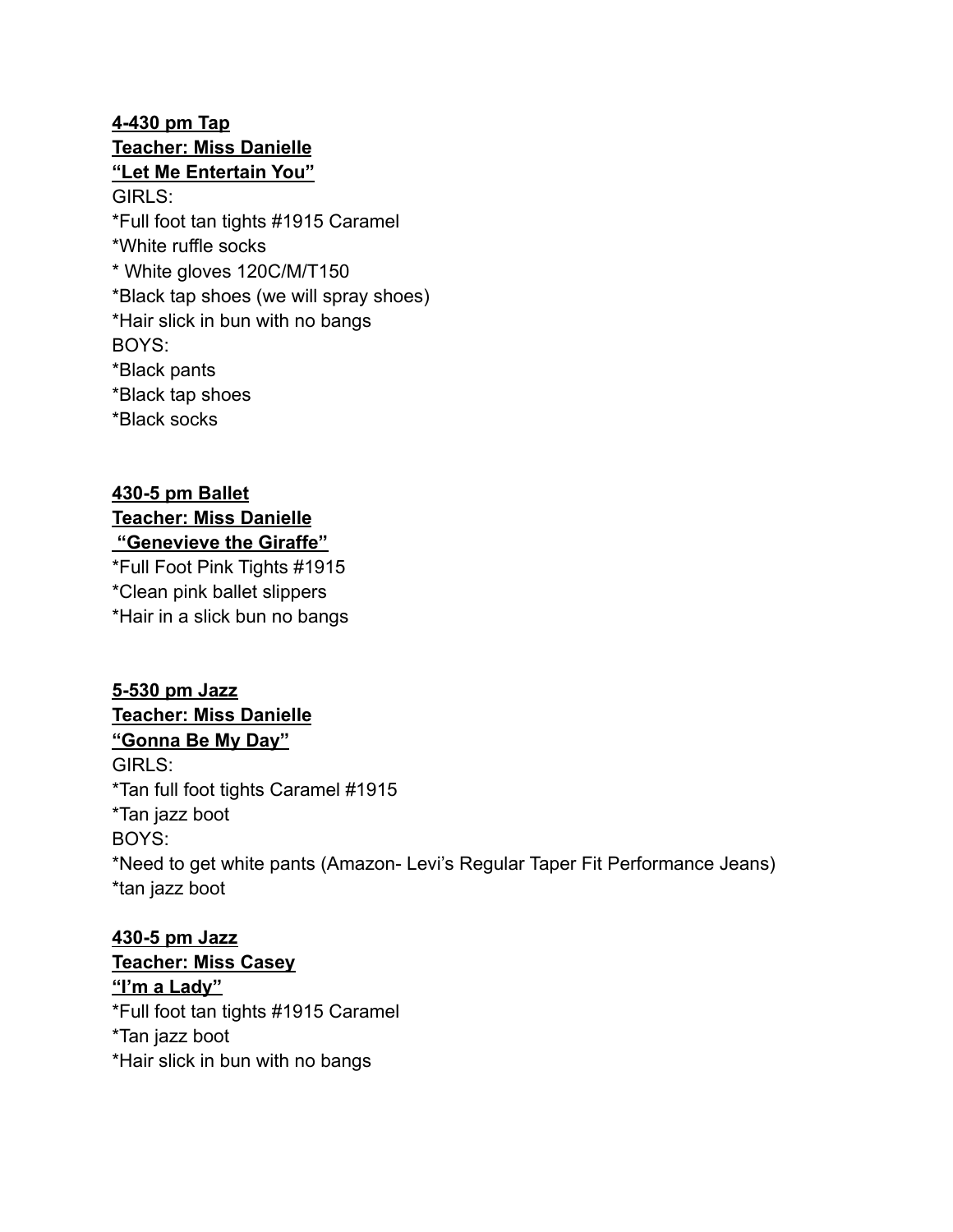### **5-530 pm Ballet Teacher: Miss Casey "Together We Stand"**

\*Full foot pink tights #1915 \*Pink ballet slippers \*Hair slick in a bun with no bangs

# **530-6 pm Tap - combines with Sat 11:00 - 11:30**

**Teacher: Miss Casey "Hakuna Matata"** \*Tan full foot tights Caramel #1915 \*Tan tap shoes \*Hair slick in bun with no bangs

# **530-615 pm Tap Teacher: Miss Danielle "Welcome To The 60's"**

\*Tan full foot tights Caramel #1915 \*Black fishnet tights #3407 \* Black gloves \*Black tap shoes (we will spray the shoes) \*Hair slick in bun with no bangs

### **615-7 pm Lyrical Teacher: Miss Casey "Why Don't I"** \*Tan stirrup tights Caramel #1961 \*Nude dance paws \*Hair slick in a bun with no bangs

### **7-745 pm Jazz Teacher: Miss Casey "Razzle Dazzle"**

\*Tan full foot tights Caramel #1915 \*Black fishnet tights #3407 \*Black jazz boots (order from Nimbly) \*Hair slick in bun with no bangs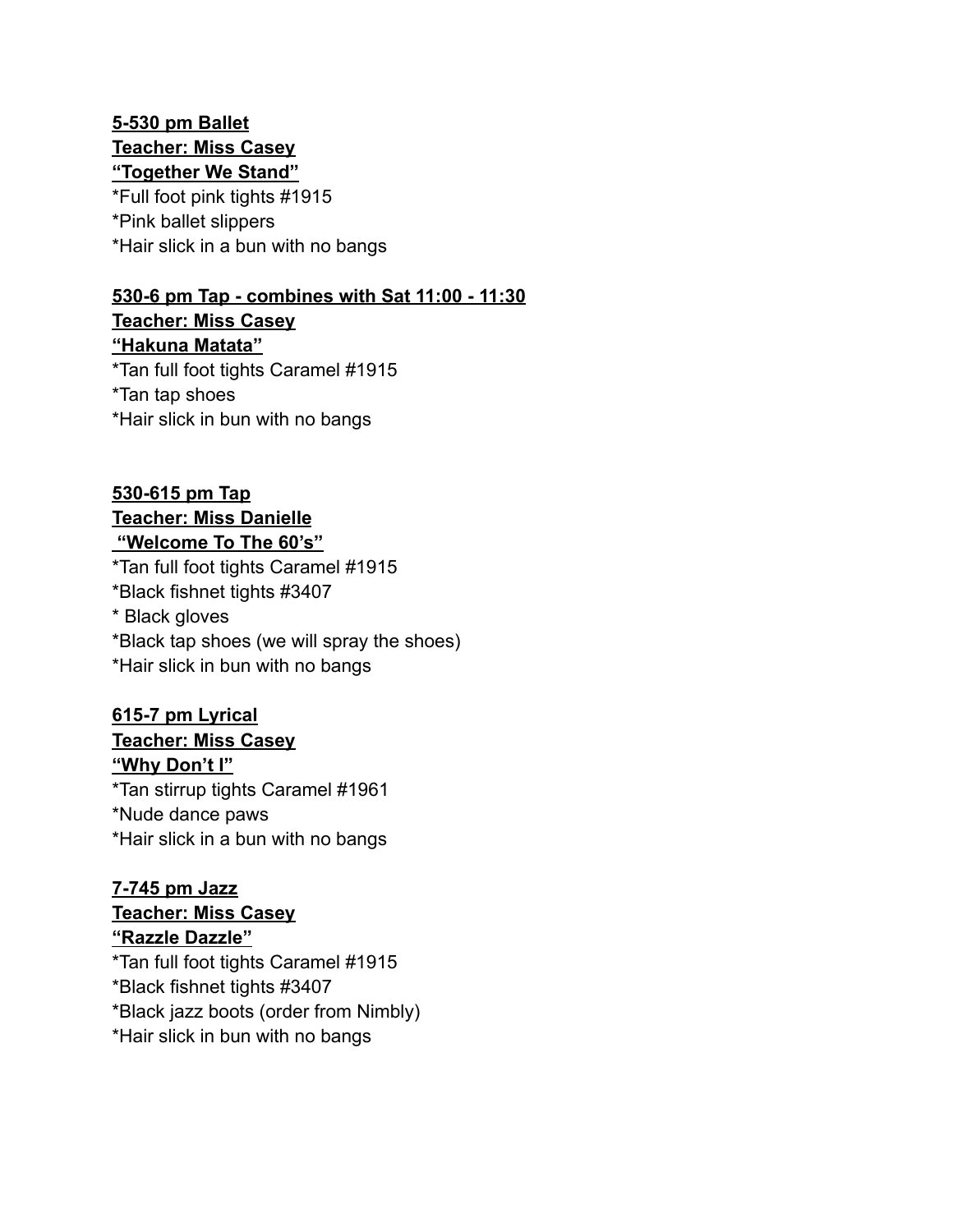# **Saturday**

**9-930 am Tap Teacher: Miss Danielle "You're Never Fully Dressed Without a Smile"** \*Tan full foot tights Caramel #1915 \*White ruffle socks

\*White gloves 120C/M/T150 \*Tan tap shoes \*Hair slick in bun with no bangs

# **930-10 am Ballet**

#### **Teacher: Miss Casey "Show Yourself"**

\*Pink full foot tights #1915 \*Clean pink ballet slippers \*Hair slick in bun with no bangs

### **10-1030 am Jazz**

### **Teacher: Miss Courtney "Reach for the Stars"**

\*Tan full foot tights Caramel #1915 \*Tan jazz boot \*Hair slick in bun with no bangs

# **1030-11 am Lyrical**

### **Teacher: Miss Courtney**

### **"Lead the Way"**

\*Tan stirrup tights Caramel #1961 \*No shoes \*Hair slick in bun with no bangs

### **11-1130 am Tap - combines with Wed 5:30 - 6:00 Teacher: Miss Makayla "Hakuna Matata"** \*Tan full foot tights Caramel #1915 \*Tan tap shoes

\*Hair slick in bun with no bangs